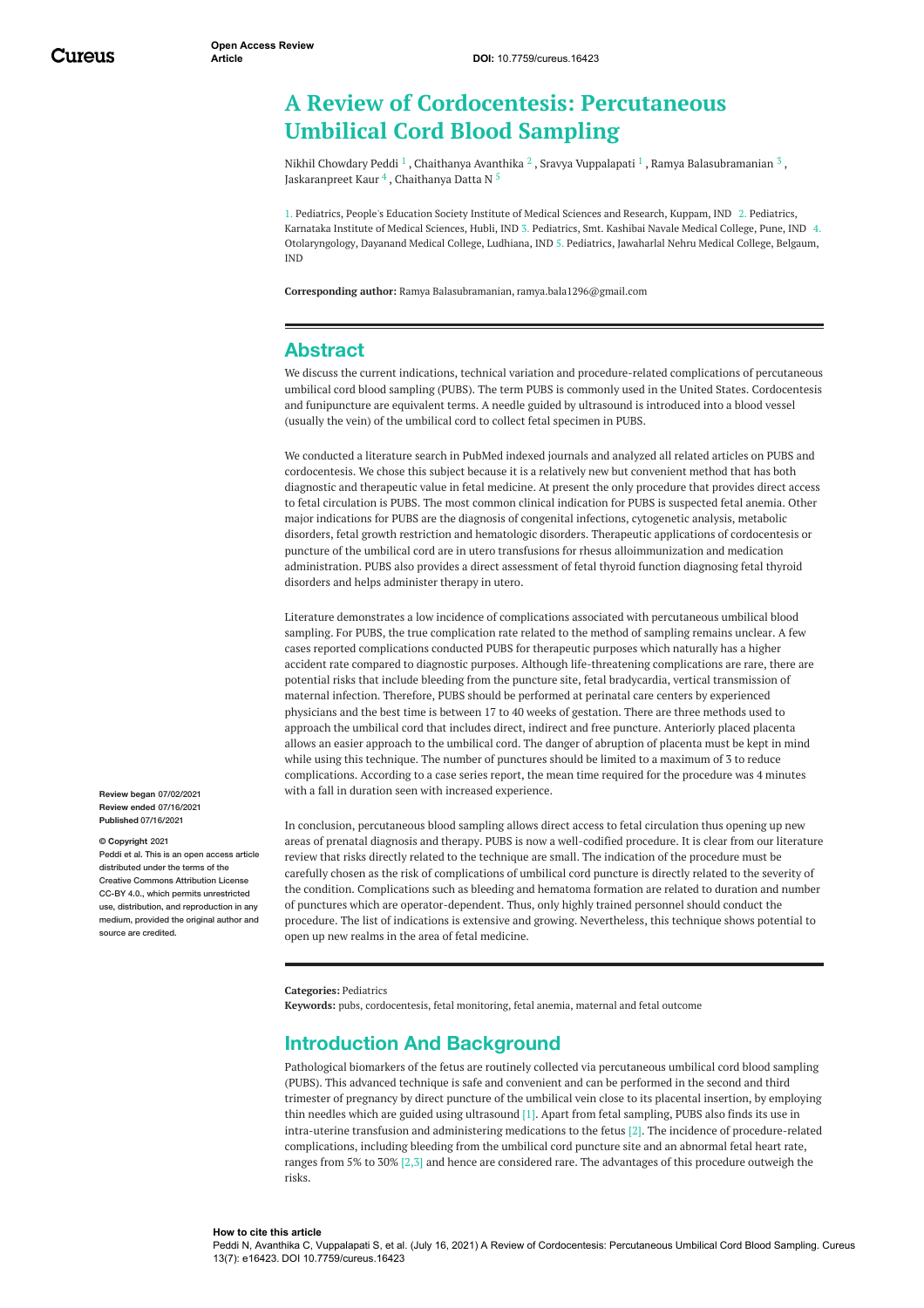Percutaneous umbilical cord blood collection should be done by experienced physicians in prenatal care centres; however, there has been no comprehensive study of the procedure's clinical characteristics, yet. The principal clinical indication for PUBS is the diagnosis of fetal anemia owing to red-cell allo-immune diseases around the world. The key applications of this procedure are diagnosis and identification of fetal infections, karyotype analysis, diagnosis of hematologic conditions, fetal growth retardation, and metabolic analysis. This procedure is becoming more popular in recent times, since it provides direct data on fetal blood status  $[4,5]$ . The purpose of this study is to clarify and review current practices regarding PUBS, including its indications, uses, and procedure-related complications.

## **Review**

#### **Alloimmunization in pregnancy**

Serial analysis of the unanticipated antibody titer in the mother's serum by the indirect antiglobulin examination is the conventional primary step in the therapy of people in jeopardy for alloimmune hemolytic condition. If the mother's antibody titer surpasses the usual limit which is 8, or if there is a previous obstetric background of alloimmunization, additional screening for fetal hemolytic condition is advised [6].

Percutaneous umbilical blood testing is an efficient brand-new tool for establishing whether a fetus is at threat of developing isoimmune hemolytic anemia [6]. This approach enables direct hematocrit as well as blood group analyses, along with a direct antiglobulin analysis of the fetus [6]. If the fetus is discovered to be antigen-negative for the mother's antibody of issue, additional therapies, such as numerous amniocentesis, can be prevented [6]. Bell and Weiner study discovered 23% of fetuses to be antigen-negative in an example of 128 successive individuals evaluated for alloimmunization, without any requirement for extra intrusive treatments [7].

Using PUBS is not simply restricted to medical diagnosis, however, can additionally be utilized for restorative intervention. Percutaneous Intravascular transfusion is carried out utilizing the very same technique as testing. When a fetal blood sample is taken as well as if the fetus is found to be anemic, the needle is kept in the lumen of the umbilical cord vessel and packed red cells are transfused right into the fetus [6]. The fetal hemoglobin and hematocrit are determined after transfusion and additional blood is provided as required [6].

Direct intravascular transfusion has actually minimized the requirement for preterm delivery, enabled earlier treatment than formerly feasible with intraperitoneal transfusion (IPT), enhanced hydrops survival, and boosted general perinatal end result in isoimmune hemolysis fetuses [7].

In cases of uncommon antibody detection, such as anti-Kell, PUBS has actually enhanced medical diagnosis accuracy. Too and Berkowitz determined a case of intrauterine death triggered by Kell sensitization in which amniotic fluid evaluation disclosed no delta OD450 elevations [9]. Inspite of doing several intraperitoneal transfusions for some fetuses which were anticipated to be severely ill, Kell negative baby was born. Therefore, direct fetal blood sampling for antigenicity as well as anemia monitoring could be much more reliable for medical diagnosis of Kell alloimmunization [7].

### **Fetal karyotyping**

In contrast to an amniotic fluid cell culture, cytogenetic research study of fetal lymphocytes collected by percutaneous umbilical blood sampling can be finished in two to three days [6]. This time delay might be necessary if a pregnancy termination decision is immediate, such as when the legal abortion time frame approaches. Rapid karyotyping commonly lowers parental stress and anxiety triggered by a long haul for outcomes [6]. Mosaicism if observed on amniotic fluid cell culture or chorionic villus sampling might be confirmed utilizing fetal blood sampling [6].

#### **Congenital infections**

It is very important to collect fetal blood at a time when the fetus is capable of mounting a considerable immune reaction to an antigenic stimulation [6]. Prenatal medical diagnosis of rubella often tends to be more reliable in fetal blood samples by identifying the IgM antibodies in the 22nd week of pregnancy [6,8]. Virus detection in chorionic villi samples or amniotic fluid samples are two options [8]. Nevertheless, these approaches for identifying rubella infection in amniotic fluid and chorionic villi might be unreliable, specifically amniotic fluid because of reduced viral load in amniotic fluid samples [8]. According to some researches, rubella virus can be found in the placenta but not in the fetus, or it can be found in the fetus but not in the placenta, leading to false-negative findings.

Cytomegalovirus (CMV) is detected by identifying IgM antibodies in fetal blood at 25 weeks of pregnancy [6].In the medical diagnosis of CMV infection, PUBS is utilized along with amniocentesis as well as ultrasound [7]. Antiviral agents such as ganciclovir can currently be used in the management of CMV in infants; however, in utero therapy is not available. Therefore, the present function of PUBS in CMV disease is diagnostic rather than therapeutic [7]. Varicella can be detected in fetal blood by cordocentesis at 32' 1/2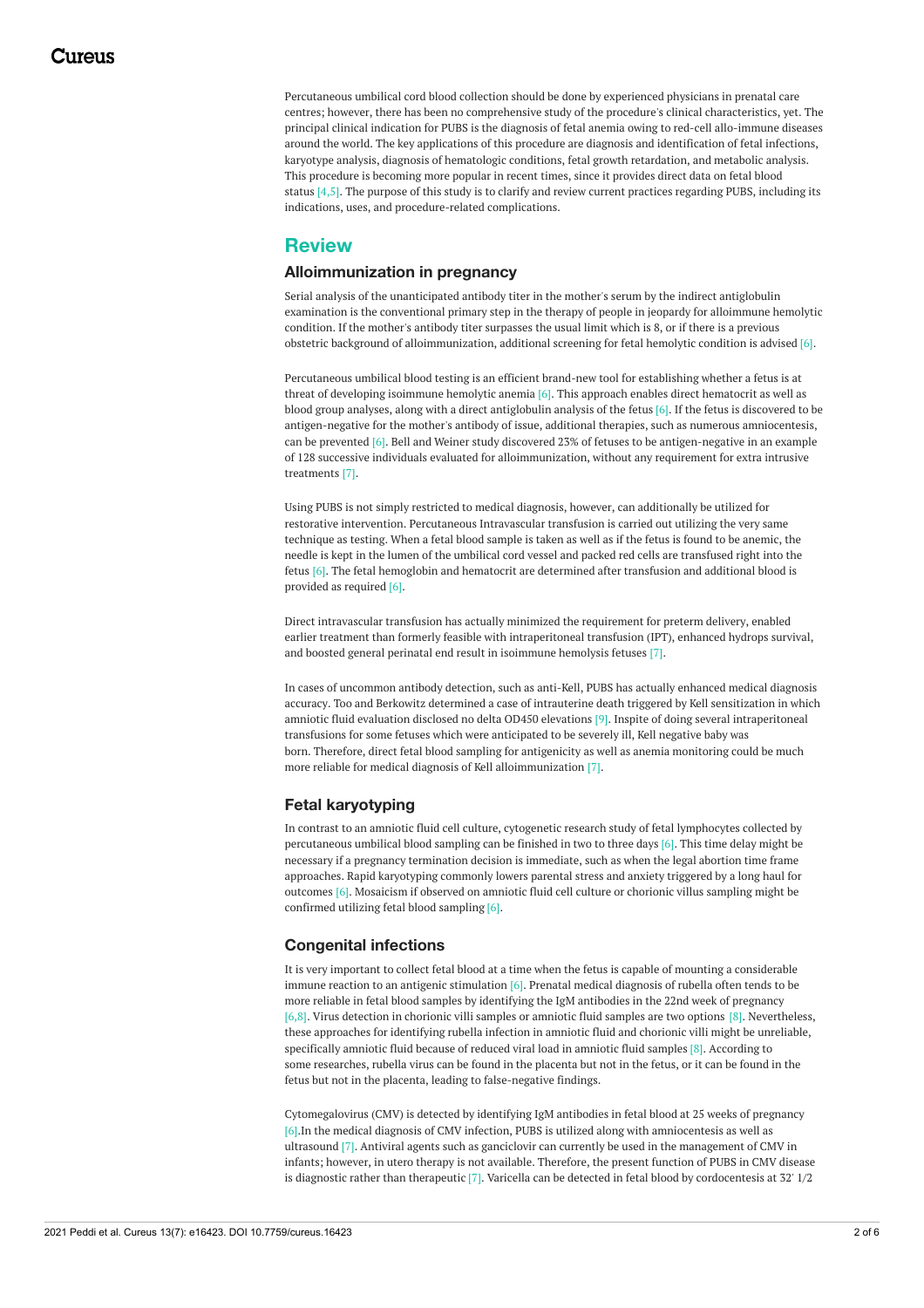weeks of gestational age [6].

In congenital toxoplasmosis, antibody synthesis is usually delayed. Generally, it is possible that affected babies do not begin producing antibodies till, several months after birth. Toxoplasma infection is identified prenatally by serologic tests, fetal blood as well as amniotic fluid cultures, hematologic as well as hepatic enzyme analyses, and ultrasound assessments [6].

Infection with the human parvovirus B19 during pregnancy has been connected to a greater risk of fetal death [7]. Parvovirus B 19 infection is associated with aplastic anemia in patients with hemolytic disorders such as sickle cell anemia as well as hereditary spherocytosis. It is frequently related to erythema infectiosum, also called the fifth disease, which presents with characteristic skin involvement in kids. PUBS is a reliable method for determining as well as treating hydropic fetus affected with the B19 virus in utero. Fetal gamma immunoglobulin M (IgM) titers are measured on cord blood samples to confirm acute infection and several case reports have actually shown the possibility to reverse hydrops [7]. Prenatal screening for congenital HIV infection in amniotic fluid or cord blood is not advised due to the fact that the procedure increases the risk of the transfer of infection from the mother to the fetus [8].

#### **Intra uterine growth restriction (IUGR)**

The function of PUBS in the diagnosis of congenital infections as well as chromosomal irregularities, two important etiologies of IUGR, was explained formerly. The technique can also be utilized to collect fetal blood for biochemical evaluation, enabling a more accurate assessment of fetal health and wellness that can affect obstetrical choices [6].

Reduced pH as well as oxygen saturation, along with greater pC02 and also lactate levels, are discovered in IUGR. A pH less than 7.30 in umbilical vein and a lactate concentration greater than 1.5 mmol have actually been reported as bad prognostic signs [6].

Using PUBS to detect fetal hypoxia and acidosis is a considerable innovation in the analysis of placental insufficiency, fetal growth retardation, as well as fetal distress. Cordocentesis is additionally utilized to identify the effect of long-term maternal hyperoxygenation on the fetal PO2 of growth-retarded fetuses.

#### **Fetal thrombocytopenia**

Percutaneous umbilical blood sampling might be utilized to identify the fetus platelet phenotype as well as assess the level of alloimmune thrombocytopenia as early as 20 weeks of pregnancy [6]. In addition, the treatment allows in utero platelet transfusions, which can minimize the risk of intracranial bleeding [6]. At 20 to 22 weeks of pregnancy, all patients at risk for neonatal alloimmune thrombocytopenia need to undertake cordocentesis  $[6]$ . Numerous approaches have actually been recommended if the fetus is positive for PIA1 and is already thrombocytopenic. Repeated in utero platelet transfusions were recommended by some [6].

Others have actually rejected this option as impractical, pointing out the half-life of platelets, which requires at least once a week transfusions, with the risks of several intrusive procedures and also transfusiontransmitted infection [6]. One more alternative is to recommend patients to avoid injury and also to have serial ultrasound scans with specific interest to the fetal mind. At about 37 weeks of pregnancy, when fetal lung maturation is anticipated, a second fetal blood sample is taken, and if the fetus is thrombocytopenic, concentrated maternal platelets are transfused and a repeat platelet count is done at the end of the treatment. This strategy does not remove the possibility of fetal blood loss during pregnancy [6].

Although fetal thrombocytopenia can take place as early as 20 weeks of pregnancy, just two cases of intracranial hemorrhage have actually been recognized prior to the 30th week. As a result of this finding, a "compromise strategy" has actually been suggested, in which weekly platelet transfusions are begun in between 26 and 30 weeks of pregnancy and proceeded till fetal maturation enables delivery [6]. Transfusions are limited to the time when there is the greatest risk of fetal hemorrhage [6].

Idiopathic thrombocytopenic purpura is the production of maternal autoantibodies against platelets triggers thrombolysis in the reticuloendothelial system, particularly in the spleen [7]. Mother's immunoglobulin G can cross the placenta and cause fetal platelet phagocytosis.

#### **Genetic disorders**

Percutaneous umbilical blood testing can be made use to identify a range of congenital diseases while pregnancy [6]. Most of these conditions can be detected by making use of molecular DNA analysis of fetal cells accumulated via amniocentesis or chorionic villus testing [6]. Nevertheless PUBS works, when a blood sample is needed for medical diagnosis, when a person fails to reveal early in pregnancy and also requires a fast medical diagnosis, or when other techniques have actually fallen short to offer a conclusive outcome [6]. The investigation of fetal blood loss issues has actually been simplified, thanks to percutaneous umbilical blood testing. Coagulation factors in fetal blood might be utilized to detect hemophilia [6]. The clumping of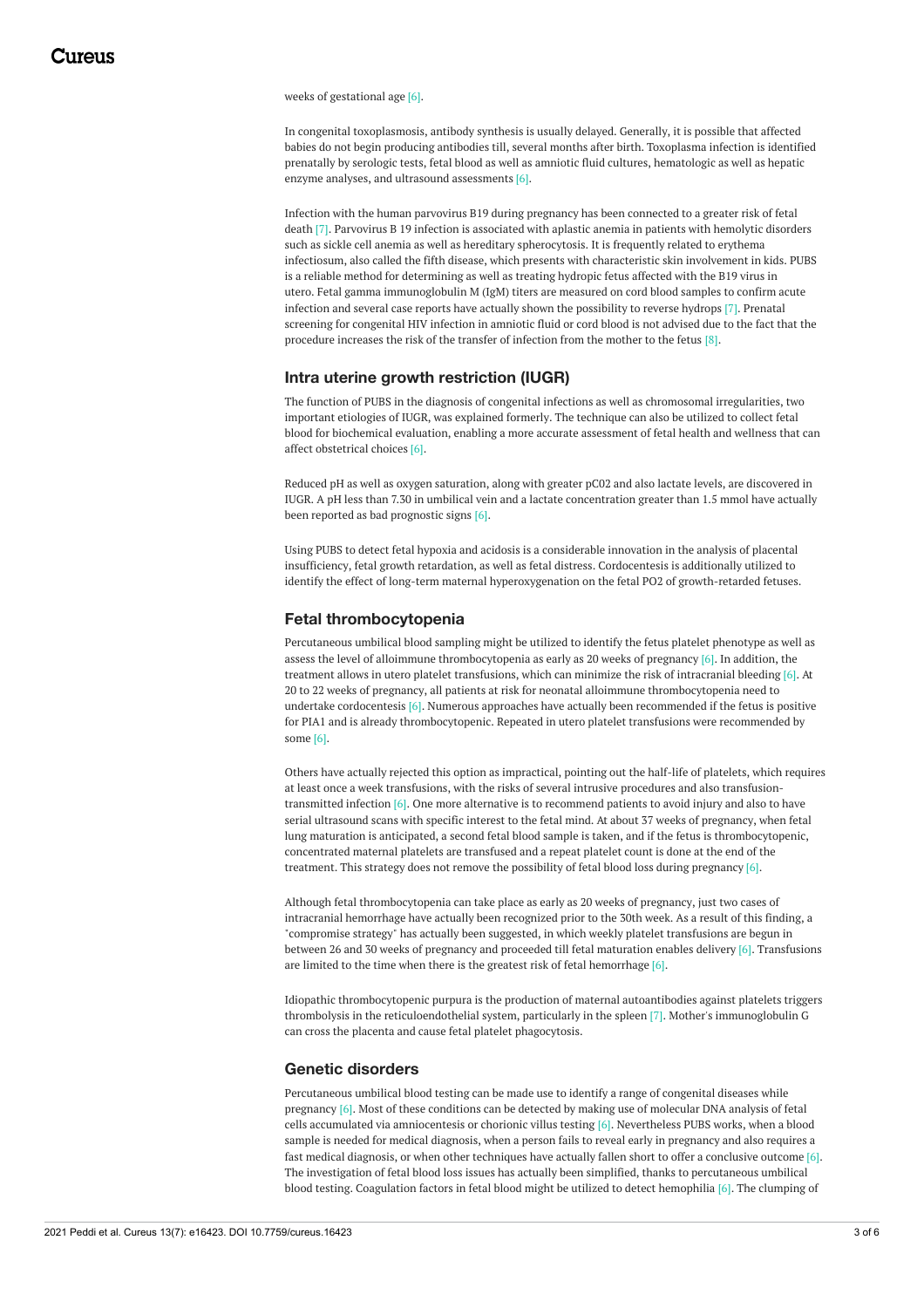ristocetin in unborn children in danger for von Willebrand's condition is measured. Factor VIII coagulant activity as well as von Willebrand's factor antigen are likewise determined [6].

PUBS, as formerly specified, has a tendency to be exceptionally risk-free, also when it comes to fetal hemorrhagic disorders. Two babies with Glanzmann's thrombasthenia, one with severe von Willebrand's condition, as well as one with hemophilia have actually been reported with extreme blood loss until now [6]. Fetal blood testing can additionally be made use for medical diagnosis of immunodeficiency disorders by gauging the enzymes adenosine deaminase and also purine nucleoside phosphorylase [6].

#### **Thyroid disorder**

Stillbirths, intrauterine development retardation, cardiac arrest, as well as postnatal developing problems have actually all been connected to fetal hyperthyroidism, while hypothyroid infants might display mental retardation, in addition to motor and learning impairments [7]. PUBS offers straight accessibility to fetal thyroid illness medical diagnosis as well as the capacity to direct the management of treatments in utero [7].

Bell and Weiner study recognized the therapy of fetal goitre triggered by believed fetal hypothyroidism in a mom that had actually been recommended propylthiouracil for Graves' disease. The intraamniotic use of thyroxine led to significant decrease in fetal goitre size as well as routine neonatal thyroid examinations [7]. The benefit of PUBS is that it permits direct analysis of fetal thyroid function as well as therapy modulation [7].

#### **Fetal tachyarrhythmias**

Fetal tachyarrhythmias, such as supraventricular tachycardia and also atrial flutter/fibrillation, might trigger heart disease, along with nonimmune hydrops [7]. Several writers have actually reported success in dealing with fetal tachyarrhythmias in non-hydropic unborn children via transplacental passage of antiarrhythmic medications such as digoxin, verapamil, amiodarone, and also others after mother's treatment [7].

Nevertheless, as a result of placental disorder, transplacental treatment is much less efficient in hydrops fetuses and also has actually been connected to inadequate fetal end results [7].In these instances, direct fetal intravascular treatment provides a method to deal with these seriously harmed unborn children [7].

#### **Complications of PUBS**

Infection, preterm premature rupture of membranes, premature birth, abruption of the placenta, hemorrhage, alloimmunization, bradycardia in the fetus and pregnancy loss are all hazards associated with this procedure [9].

Fetal bradycardia occurs in 5% of patients during or shortly after the procedure, with the rate decreasing with increasing fetal age. This can happen as a result of vasospasm of umbilical artery. Streaming from the needle insertion site into the fetal artery happens in 20% to 30% of cases and is usually temporary, but it can occasionally lead to fetal exsanguination. Cord compression and fetal bradycardia may result from an iatrogenic umbilical cord hematoma. This is usually asymptomatic or temporary, but if there is continuous evidence of unsettling fetal condition, such as prolonged fetal bleeding, it may necessitate delivery. One study found a 2.4% emergency caesarean delivery rate, which was linked to birth hypoxia in 73% of cases and newborn death in 33%. In another study, 5% of individuals with alloimmune thrombocytopenia (NAIT) who had diagnostic cordocentesis had an emergency caesarean delivery. According to some sources, fetal loss rates after cordocentesis range from 1.4% to 1.9% [9].

Most diseases can now be diagnosed using chromosomal or genetic tests rather than histological or enzymatic diagnostics, thanks to advances in diagnostic procedures that have incorporated genetics. Due to the ability to diagnose fetal anemia and obtain a quick chromosomal analysis, cordocentesis is also used in some circumstances.

(a) Transplacental puncture of the cord attachment site- If the placenta is attached along the anterior uterine wall, transplacental puncture of the vena umbilicalis could be performed near the cord attachment site. This type of puncture is recommended since it is generally accomplished with the greatest ease and certainty. The drawback of this approach is that maternal and fetal blood would mix, potentially causing immunological sensitization and lowering test accuracy.

(b) Puncture of the umbilical cord attachment site on the posterior uterine wall - This approach has the potential to harm the fetus and is usually difficult to perform, but if the puncture can be done properly and only the umbilical vein is pierced, sensitization is uncommon. It's crucial to be cautious of contamination with maternal blood in this procedure, as it is with the others.

(c) Sensitization is more difficult with free loop puncture than with placental puncture, although it's not uncommon to be prepared to avoid the placenta. Because the cord is floating inside the amniotic fluid, the goal of this approach is to puncture it (usually the vena umbilicalis). Because the free loop will move quickly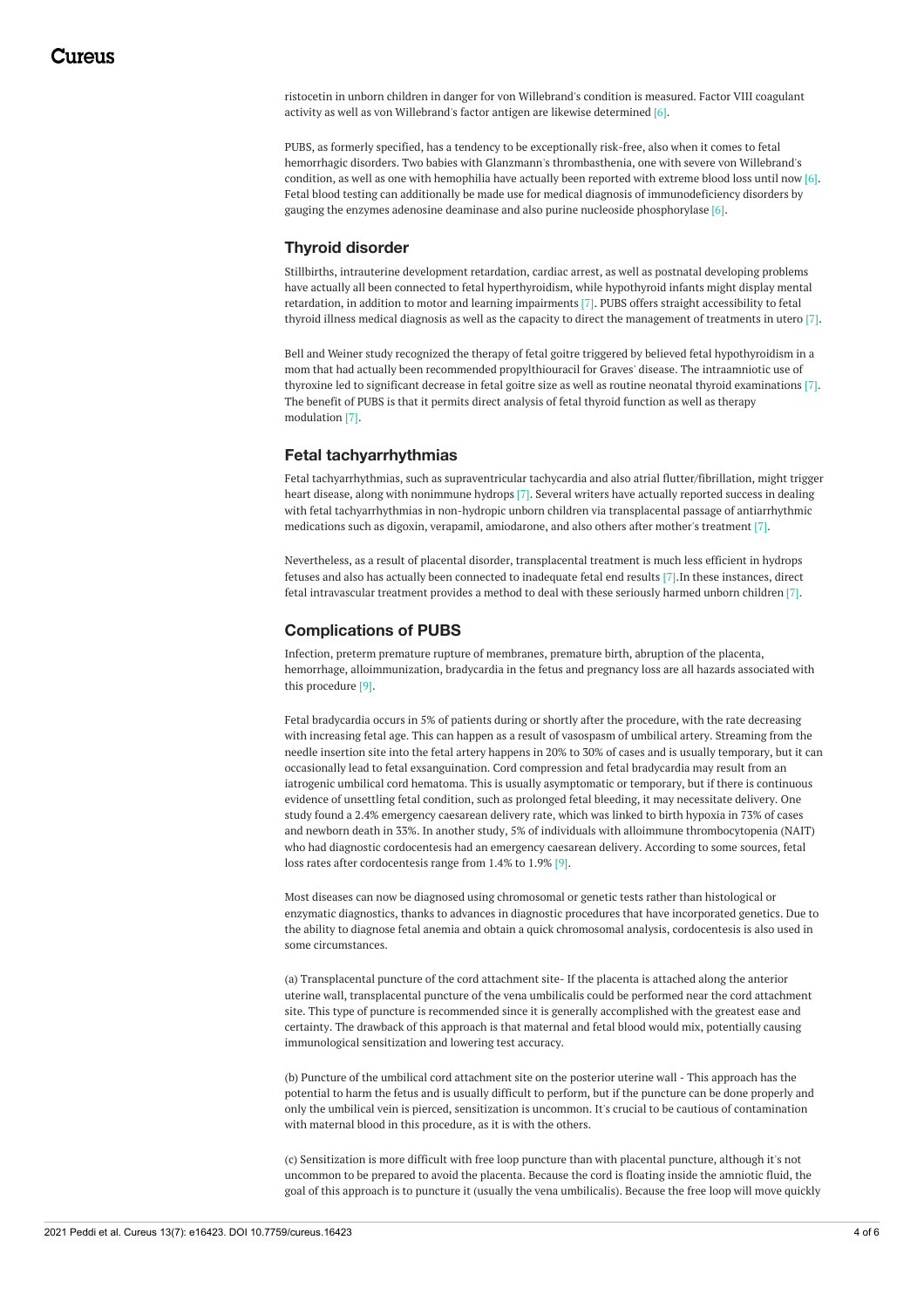as the needle's tip comes into touch with it, the trick of this system is to puncture the cord as soon as the needle comes into contact with it. Fetal blood can be retrieved with 100% assurance if there is a distinct separation between the cord and, thus, the placenta. It is, nevertheless, difficult to carry out this task. Amniotic fluid emboli have also been reported, but these are much rarer [10].

When the placenta is anterior, cordocentesis is easier to accomplish. Because fetal parts are in the needle's route while the placenta is posterior, the procedure will be more difficult. In posterior placentas, the distance is higher. Cordocentesis has fallen out of favour since the polymer chain reaction technique for looking for infections in amniotic fluid was introduced, and it is now only utilised for late investigations (beyond 24 weeks) or intrauterine transfusion. Fetal loss occurs at a rate of roughly 2% of the time [11].

The most serious risk is still fetal pain during or after operation. If the gestational age is appropriate, an emergency caesarean delivery may be necessary, posing the risk of preterm birth or fetal/neonatal death. Fetal distress can be caused by cord rupture, spasm, tamponade from a cord hematoma, or excessive bleeding from the puncture site. Death that occurs as a result of a surgery might be linked to an already compromised fetal status or the procedure itself. Fetal loss is estimated to be between 0.9% and 4.9% for each treatment [12].

Potential risks of PUBS must be discussed during counselling, which may include bleeding from the puncture site (20%-30%), fetal bradycardia (5%-10%), pregnancy loss (1.3%) and transmission of hepatitis or HIV, but the current evidence is limited. Vertical transmission risks appear to be very low and related to maternal viral load [12].

## **Conclusions**

PUBS/cordocentesis is an advanced technique to be performed with caution in advanced settings for immediate caesarean delivery. Even though as advanced as it seems it is associated with significant risks and should only be used when it is absolutely indicated particularly in the setting of Fetal anemia for intrauterine transfusion as a fetus salvageable procedure when delivering the fetus at that gestational age is associated with more complications than performing PUBS. Pre-procedure preparation must include counselling the mother about the risks associated with the procedure and particularly about the risk of fetal loss associated with the procedure and a written Informed consent should be obtained. This review of literature has provided an overview of PUBS with emphasis on the uses and risks associated with PUBS over the years.

## **Additional Information**

#### **Disclosures**

**Conflicts of interest:** In compliance with the ICMJE uniform disclosure form, all authors declare the following: **Payment/services info:** All authors have declared that no financial support was received from any organization for the submitted work. **Financial relationships:** All authors have declared that they have no financial relationships at present or within the previous three years with any organizations that might have an interest in the submitted work. **Other relationships:** All authors have declared that there are no other relationships or activities that could appear to have influenced the submitted work.

### **Acknowledgements**

I would like to add Chaithanya Avanthika also as a shared First author to this article along with Nikhil chowdary peddi

## **References**

- 1. Sasahara J, Ishii K, Fujikawa E, Mitsuda N: Current status of percutaneous umbilical cord blood sampling in Japan. J Obstet Gynaecol Res. 2019, 45:1821-7. [10.1111/jog.14047](https://dx.doi.org/10.1111/jog.14047)
- 2. Berry SM, Stone J, Norton ME, Johnson D, Berghella V: Fetal blood [sampling](https://dx.doi.org/10.1016/j.ajog.2013.07.014). Am J Obstet Gynecol. 2013, 209:170-80. [10.1016/j.ajog.2013.07.014](https://dx.doi.org/10.1016/j.ajog.2013.07.014)
- 3. Han JY, Nava-Ocampo AA: Fetal heart rate response to cordocentesis and pregnancy outcome: a prospective cohort. J Matern Fetal Neonatal Med. 2005, 17:207-11. [10.1080/14767050500073019](https://dx.doi.org/10.1080/14767050500073019)
- 4. Senat MV, Bernard JP, Loizeau S, Ville Y: Management of single fetal death in twin-to-twin transfusion syndrome: a role for fetal blood sampling. Ultrasound Obstet Gynecol. 2002, 20:360-3. [10.1046/j.1469-](https://dx.doi.org/10.1046/j.1469-0705.2002.00815.x) [0705.2002.00815.x](https://dx.doi.org/10.1046/j.1469-0705.2002.00815.x)
- 5. Nakata M, Sumie M, Murata S, Miwa I, Kusaka E, Sugino N: A case of monochorionic twin pregnancy complicated with intrauterine single fetal death with successful treatment of intrauterine blood transfusion in the surviving fetus. Fetal Diagn Ther. 2007, 22:7-9. [10.1159/000095834](https://dx.doi.org/10.1159/000095834)
- 6. Sacher RA, Falchuk SC: [Percutaneous](https://dx.doi.org/10.3109/10408369009105896) umbilical blood sampling . Crit Rev Clin Lab Sci. 1990, 28:19-35. [10.3109/10408369009105896](https://dx.doi.org/10.3109/10408369009105896)
- 7. Bell JG, Weiner S: Has percutaneous umbilical blood sampling improved the outcome of high-risk pregnancies?. Clinics in Perinatology. 1993, 20:61-80. [10.1016/S0095-5108\(18\)30412-3](https://dx.doi.org/10.1016/S0095-5108(18)30412-3)
- 8. Mendelson E, Aboudy Y, Smetana Z, Tepperberg M, Grossman Z: Laboratory assessment and diagnosis of congenital viral infections: Rubella, [cytomegalovirus](https://dx.doi.org/10.1016/j.reprotox.2006.02.001) (CMV), varicella-zoster virus (VZV), herpes simplex